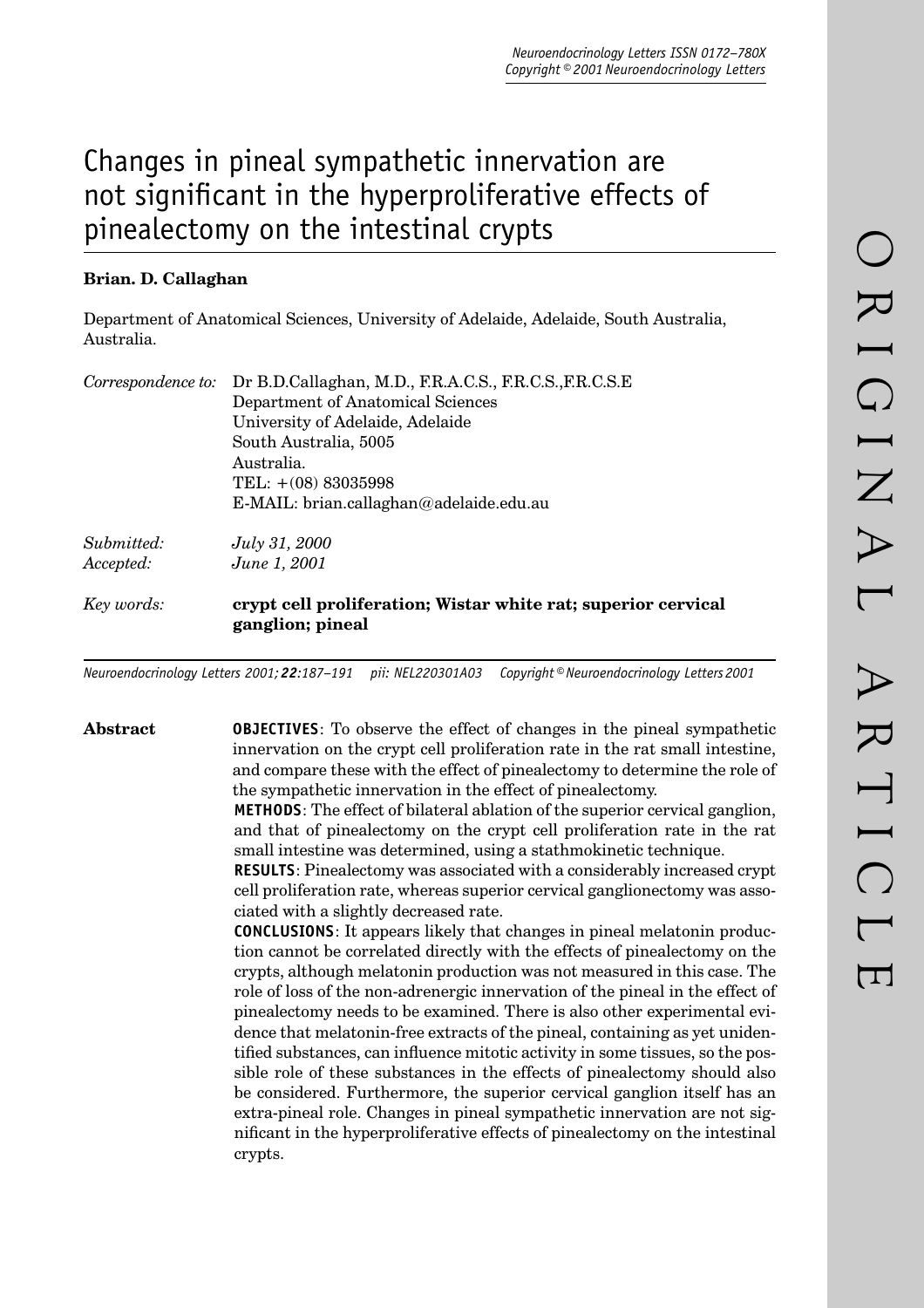#### **Abbreviations:**

| SCG x | Superior cervical ganglionectomy |
|-------|----------------------------------|
| h     | Hours                            |
| p     | Probability                      |
| df    | Degrees of freedom               |
| t     | Value of "t" distribution        |

### **Introduction**

It has been shown [1] that the principal innervation of the pineal gland by sympathetic nerve fibres arising in the superior cervical ganglion is essential for its function.

It has also been shown [2] that this sympathetic innervation influences melatonin metabolism in the mammalian pineal gland, and that melatonin can both stimulate and suppress rat crypt cell proliferation [3, 4].

It has also been found that excision of the pineal gland (pinealectomy) is associated with a marked increase in the rat small bowel crypt cell proliferation rate [5, 6] and that the autonomic innervation of the gut is directly involved in this effect [7]. If the superior cervical ganglion plays a major role in the control of crypt cell proliferation, via the sympathetic nervous system, bilateral excision of this ganglion (with decreased pineal melatonin secretion) would be expected to have a similar qualitative and quantitative effect on crypt cell proliferation as pinealectomy.

Accordingly, I have compared the effect of bilateral excision of the superior cervical ganglion and the effect of pinealectomy on the crypt cell mitotic rate in the rat small bowel, using a stathmokinetic technique.

### **Materials and Methods**

21 male albino Sprague-Dawley rats weighing 325–475 gms were supplied by the Waite Institute, University of Adelaide, Adelaide, Australia. They were randomly selected into 4 groups and maintained at approximately 22° in light from 0.08 to 0.22 h in the Animal House. They were fed M and V mouse cubes (Charlick and Sons, Adelaide, Australia) and water ad libitum. All were anaesthetised with nembutal (Abbott Labs., Sydney, Australia).

In the first group (5 rats), via a midline incision, the sternomastoid muscles were divided, and the carotid sheath with the surrounding nerves was exposed on both sides. The superior cervical ganglion was removed bilaterally and the wound was closed (ganglionectomy).

In the second group (5 rats) the ganglion was exposed but not removed, and the wound was closed (sham-ganglionectomy).

In the third group (6 rats) the pineal gland was removed as previously described [8] and the superficial tissues were closed (pinealectomy).

In the fourth group (5 rats) the pineal was exposed but not removed (sham-pinealectomy).

Histological examination of the removed tissue, stained with Nissl stain, confirmed ganglionic structure. The removed pineal glands were stained with 1% toluidine blue to confirm pinealectomy.

Postoperative pain relief was ensured by local infiltration of the skin and superficial subcutaneous tissues with 2% xylocaine (Astra, Sydney, Australia) and rats were housed in separate cages. In all cases, penicillin (Commonwealth Serum Laboratories, Melbourne, Australia) was administered postoperatively.

After 2 weeks all rats subjected to superior cervical ganglionectomy, or sham-ganglionectomy, were killed by an overdose of ether (Merck, Pty, Ltd, Melbourne, Australia).

Rats subjected to pinealectomy or sham-pinealectomy were killed in the same manner after 3 weeks. Specimens were taken from 5 cm distal to the duodeno-jejunal junction (proximal jejunum) and 5 cm proximal to the ileocaecal junction (distal ileum) and stained with haemotoxylin and eosin.

Using a stathmokinetic technique [9] involving colchicine (Sigma Chemical Company, St. Louis, Mo., USA) in a dose of 0.1 mg / 100 gm of body weight, counts of metaphase figures were made on each tissue specimen in the lowest 20 cells of each crypt (excluding Paneth cells). 40 crypts were counted for each specimen of gut, and the mitotic index calculated. The mitotic rate was determined for each tissue specimen from the relationship between the mitotic index and the duration of colchicine treatment, and expressed as mitoses / cell / hour.

The statistical significance of apparent differences between the mitotic rates was estimated by means of Student's two-tailed t-test. A P value < 0.05 was considered significant.

# **Results**

In rats subjected to pinealectomy the mitotic rates in the proximal jejunum and distal ileum, respectively, exceeded the rates of those subjected to shampinealectomy (proximal jejunum,  $p < 0.05$ , df = 7,  $t = 20.26$ ; distal ileum,  $p < 0.05$ , df = 7, t = 27.15, Table 1).

In rats subjected to pinealectomy the mitotic rates in the proximal jejunum and distal ileum, respectively, exceeded the rates of those subjected to superior cervical ganglionectomy (proximal jejunum, p < 0.05, df = 7, t = 11.61; distal ileum,  $p < 0.05$ , df = 7,  $t = 21.44$ , Table 1).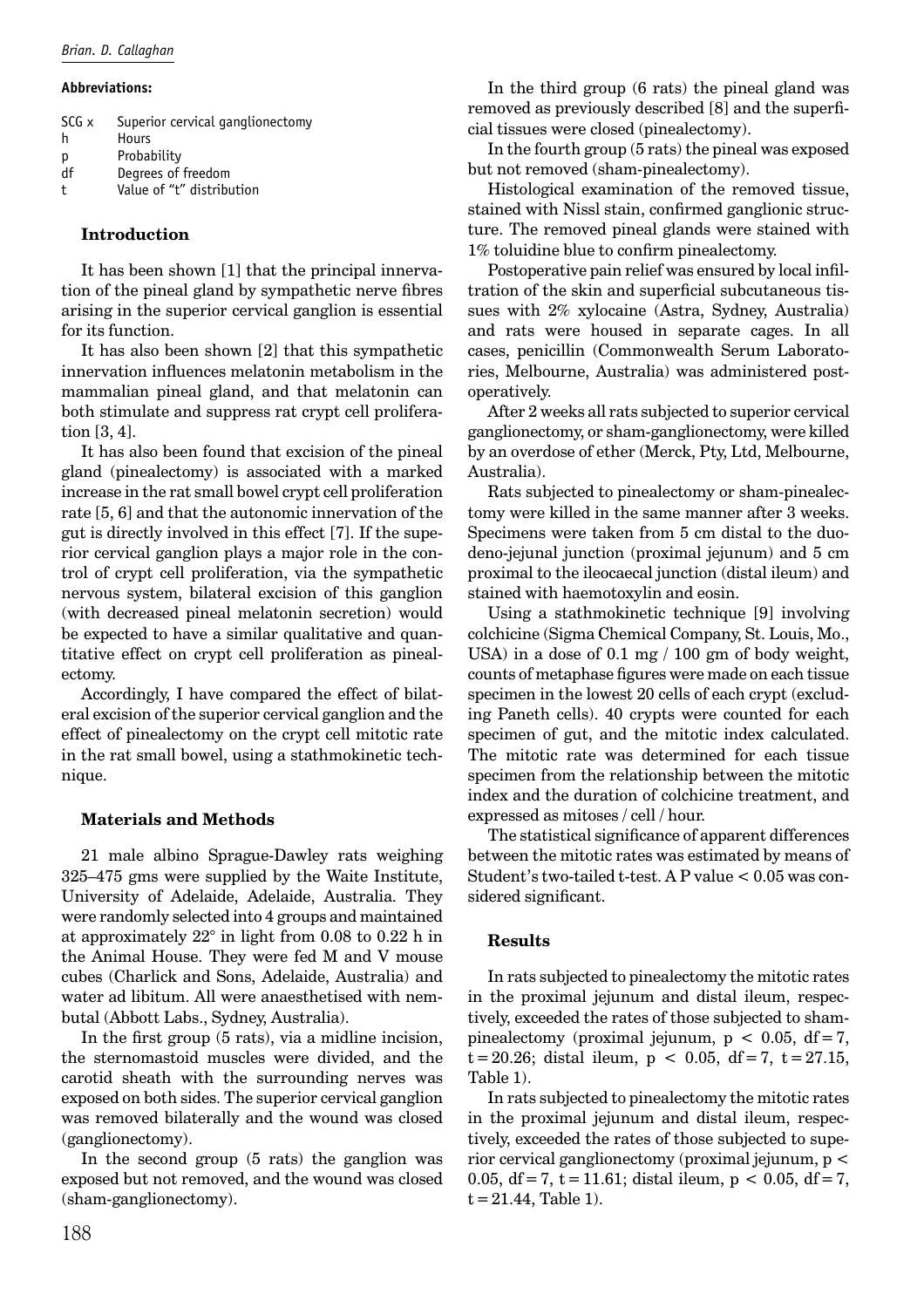**Table 1:** Mitotic rates in the rat small intestine following superior cervical ganglionectomy or pinealectomy (mitoses / cell / hour) (means  $\pm$  SEM).

| Lesions             | Ganglionectomy<br>$(n=5)$               | Sham-<br>ganglionectomy<br>$(n = 5)$                       | Pinealectomy<br>$(n = 6)$                                                                                                                      | Sham-<br>Pinealectomy<br>$(n=5)$ |
|---------------------|-----------------------------------------|------------------------------------------------------------|------------------------------------------------------------------------------------------------------------------------------------------------|----------------------------------|
| Proximal<br>Jejunum | $0.0830 \pm 0.0041$ 0.0929 $\pm$ 0.0023 |                                                            | $0.1283 \pm 0.0017$<br>$\left  \begin{array}{ccc} - \end{array} \right $ = -------- $\left  \begin{array}{ccc} p < 0.05 & \end{array} \right $ | $0.0756 {\pm} 0.0019$            |
| Distal<br>Ileum     | $0.0710 + 0.0023$                       | $0.0820 + 0.0016$<br>$\vert$ --------- $p < 0.01$ -------- | $0.1289 + 0.0017$<br>$\vert$ -------- p < 0.05 --------                                                                                        | $0.0773 \pm 0.0010$              |

The mitotic rates in the distal ileum of rats subjected to sham-ganglionectomy exceeded those in the distal ileum of rats subjected to ganglionectomy ( $P <$  $0.01$ ,  $t = 4.07$ ,  $df = 6$ , Table 1). The mitotic rates in the proximal jejunum of rats subjected to sham-ganglionectomy exceeded those in the proximal jejunum of rats subjected to ganglionectomy, but not statistically significantly ( $P < 0.10$ ,  $t = 2.15$ , df = 6, Table 1).

#### **Discussion**

The hyperproliferative effect of pinealectomy after 3 weeks is consistent with the effect after 2 weeks [10] but denervation of the pineal, by bilateral excision of the superior cervical ganglia, does not have the same hyperproliferative effects on the crypts. In fact, denervation of the pineal gland, with a decrease in its melatonin secretory function, resulted in a fall in crypt cell proliferation rate.

Previous investigations [11] suggest that it is unlikely that regeneration of the sympathetic innervation would have been present at 2 weeks. Thus, it appears unlikely that the superior cervical ganglion plays a major role in any possible neural mechanism of control of crypt cell proliferation which involves both the pineal and the sympathetic nervous system.

However, it does not rule out the participation of the remaining non-sympathetic innervation of the pineal in the neural control of crypt cell proliferation. Although melatonin metabolism in the mammalian pineal gland is under the influence of the sympathetic innervation, not all pineal cells are under sympathetic control [12].

It has been shown that various types of non-sympathetic nerve fibres of central origin supplying the pineal remain intact after superior cervical ganglionectomy [13]. These include peptidergic [14, 15, 16, 17], and histaminergic [18] fibres. The loss of this innervation after pinealectomy may be responsible to some extent for the difference in the effects on the crypts between these two procedures.

The crypt cell proliferation rate was decreased after ganglionectomy (statistically significant only in the ileum), and it is possible that this is due to the unopposed action of the non-sympathetic innervation of the pineal on the crypts. It is consistent with the findings that superior cervical ganglionectomized rats developed less carcinogen-induced mammary tumours [19].

In other ways the effects of pinealectomy do not always mimic those of superior cervical ganglionectomy  $(SCG, x)$  [20] so that  $SCGx$  should not be regarded as merely "pineal denervation". In fact, it has been suggested that the superior cervical ganglion has functional links with the medial basal hypothalamus and may act as a peripheral neuroendocrine centre [21]. It was also found [22] that SCGx affected differentially dopamine and indoleamine metabolism in the medial basal hypothalamus. Following SCGx, peripheral sympathetic nerve terminals in the median eminence were found to degenerate, and it has been suggested that peripheral sympathetic nerve terminals may modulate the acute stress responses of luteinizing hormone and corticosterone in rats [23]. Evidence has also been found [24] that the cervical autonomic nerves constitute a pathway through which the brain modulates calcium homeostasis, and that the pineal gland does not participate in short-term changes of parathyroid hormone or calcitonin release. Thus activity of the SCG can produce significant far-reaching effects besides its effect on the pineal gland

Furthermore, even if SCG x resulted in a fall in the level of melatonin secretion from the pineal gland this may not be sufficient to affect the proliferation rate in the mucosa, since the gastrointestinal tract is itself a rich source of melatonin [25]. However, melatonin produced by the pineal reaches the circulation immediately, whereas melatonin produced in the GIT reaches the peripheral circulation only occasionally [26] and functions mainly in the autocrine or paracrine capacity [27].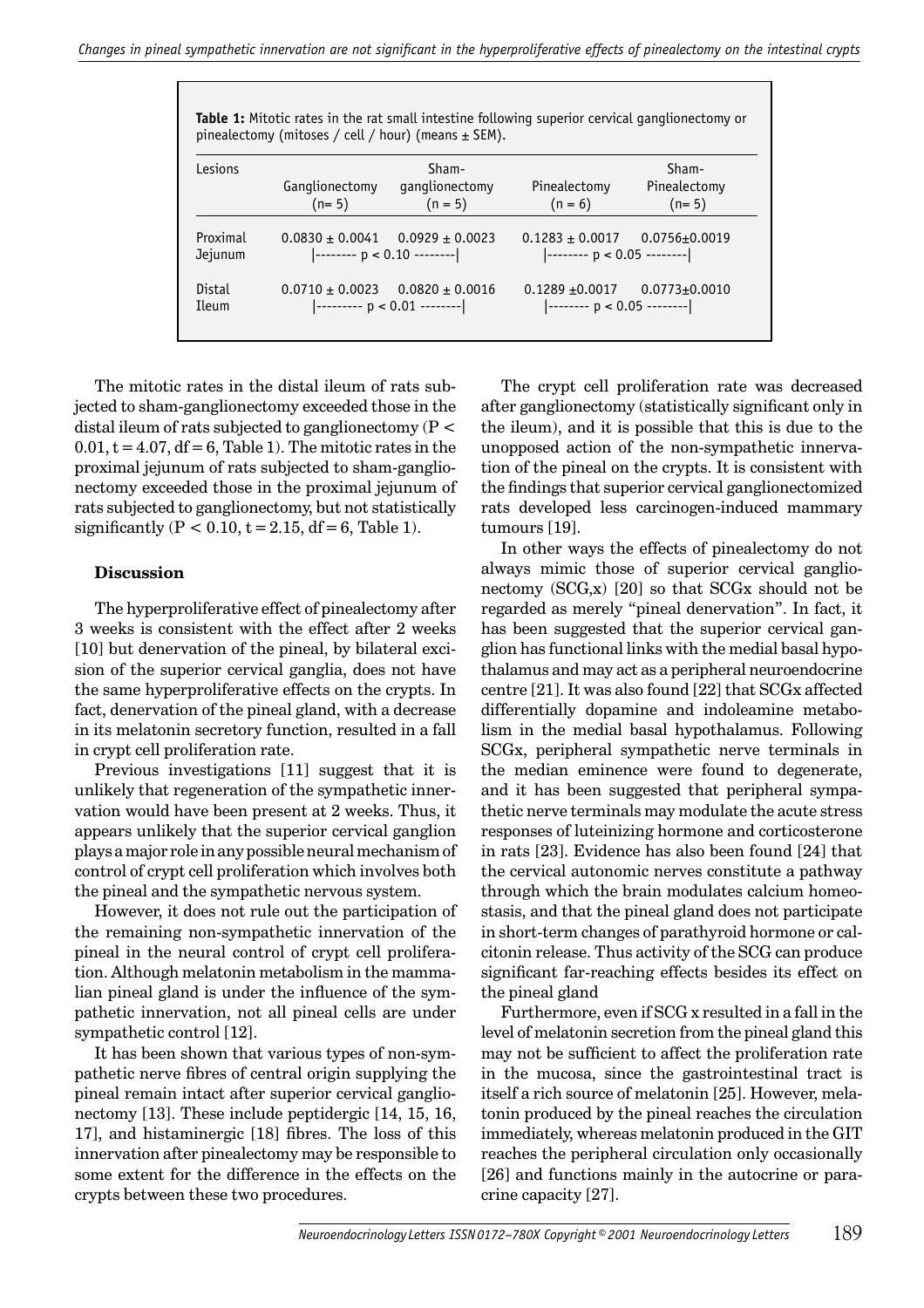Thus, it is possible that pinealectomy may not produce its effect on the mucosa primarily by means of a fall in serum melatonin, and in support of this, the effect of pinealectomy on the crypts appears to be largely mediated via the gut autonomic nerve supply [7].

Although melatonin levels in the gastrointestinal tract are not reduced after pinealectomy, serum levels are [28]. Similarly, SCGx results in a fall in pineal melatonin production [29]. However, these 2 procedures have opposite effects on crypt cell production, and this would also suggest that changes in pineal melatonin production are not important in the production of changes in crypt cell proliferation.

On the other hand, although SCGx results in a decrease in pineal melatonin [29], it was found that the pineal gland of a ganglionectomized rat continues to secrete minimal amounts of melatonin [30]. Thus, it is possible that a critical level of melatonin is still produced after SCGx, sufficient to prevent serum melatonin levels falling to a level where the effects of melatonin in decreasing cell proliferation in the crypts would not be operative. Thus, pineal melatonin production may possibly be a factor in preventing hyperproliferation of the crypts.

Furthermore, since pineal melatonin secretion is under superior cervical ganglionic control, and SCGx removes only pineal melatonin secretion, another possibility can be considered to explain the differing effects of SCGx and pinealectomy on the crypts. It is possible that whereas SCGx removes pineal melatonin secretion, pinealectomy may be associated with the removal of additional pineal secretions, other than melatonin. In support of this possibility it has been found [31] that melatonin-free pineal extracts containing as yet unidentified pineal substances have potent tumour inhibiting activity.

Thus it appears that, although the superior cervical sympathetic ganglion does not play an important role in any possible adrenergic mechanism of control of crypt cell proliferation involving the pineal gland, the possible role of the non-adrenergic innervation of the pineal should be further investigated, as should the role of non-melatonin substances produced by the pineal gland It is also suggested that while it is possible that changes in pineal production of melatonin following pinealectomy are a factor in the hyperproliferative effects on the mucosa, it is more likely that the effect of pinealectomy on the crypts is mediated largely directly via the autonomic nervous supply to the gut, rather than via changes in pineal melatonin production. However, it is also possible that changes in local production of melatonin in the gut are involved in this effect.

## **Acknowledgments**

The author wishes to acknowledge his gratitude to Mrs. G. Hermanis for her invaluable technical assistance in preparing this paper.

#### REFERENCES

- 1 Bowers CW, Dahm LM, Zigmond RE. The number and distribution of sympathetic neurons that innervate the rat pineal gland. Neuroscience 1984; **13**:87–96.
- 2 Reuss S, Oxenkrug GF. Chemical sympathectomy and chlorgyline-induced stimulation of rat pineal melatonin synthesis. J Neural Transm 1989; **78**:167–172.
- 3 Lewinski A, Rybicka I, Wajs E, Szkudlinski M, Pawlikowski M. Influence of pineal indoleamines on the mitotic activity of gastric and colonic mucosa epithelial cells in the rat: Interaction with omeprazole. J Pineal Res 1991; **10**:104–108.
- 4 Zerek-Melen G, Lewinski A, Kulak J. The opposite effect of high and low doses of melatonin upon mitotic activity of the mouse intestinal epithelium. Endokrynol Pol 1987; **38**:317–323.
- 5 Bindoni M. Relationships between the pineal gland and the mitotic activity of some tissues. Arch Sci Biol Bologna 1971; **55**:3–21.
- 6 Callaghan BD, Firth BT. An effect of pinealectomy on rat small intestinal crypt cell kinetics. IRCS Med Sci 1978; **6**:540.
- 7 Callaghan BD. The effect of pinealectomy and autonomic denervation on crypt cell proliferation in the rat small intestine. J Pineal Res 1991; **10**:180–185.
- 8 Kuszak J, Rodin M. A new technique of pinealectomy. Experientia 1977; **33,2**:283–284.
- 9 Callaghan BD. Effect of biliary obstruction and pinealectomy on rat gastro-intestinal crypt cell kinetics. Med Sci Res 1997; **25**:691–692.
- 10 Callaghan BD. The effect of pinealectomy and jejunal loop diversion on rat small bowel crypt cell kinetics. Virchows Archiv B Cell Pathol 1989**; 57**:323–328.
- 11 Roth CD, Richardson KC. Electron microscopical studies on axonal degeneration in the rat iris following ganglionectomy. Am J Anat 1969; **124**:341–360.
- 12 Reuss S, Concemius W, Stehle J, Seidel A, Schroder H, Vollrath L. Effects of electrical stimulation of the superior cervical ganglia on the number of "synaptic ribbons" and the activity of melatonin-forming enzymes in the rat pineal gland. Anat Embryol 1989; **179**:341–345.
- 13 Møller M. Non-sympathetic synaptic innervation of the pinealocyte of the Mongolian gerbil (Meriones unguiculatus). An electron microscopic study. J Neurocytol 1985; **14**:541–550.
- 14 Buijs RM, Pevet P. Vasopressin- and oxytocin-containing fibres in the pineal gland and subcommissural organ of the rat. Cell Tiss Res 1980; **205**:11–17.
- 15 Rønnekleiv OK, Kelly MJ. Distribution of substance P neurons in the epithalamus of the rat. An immunohistochemical investigation. J Pineal Res 1984; **1**:335–370.
- 16 Schon F, Allen JM, Yeats JC, Allen YS, Ballesta J, Polack J M, Kelly JS, Bloom SR. Neuropeptide Y innervation of the rodent pineal gland and the cerebral vessels. Neurosci Lett 1985; **57**:65–71.
- 17 Mikkelson JD. Immunohistochemical localization of vasoactive intestinal peptide (VIP) in the circumventricular organs of the rat. Cell Tiss Res 1989; **255**:307–313.